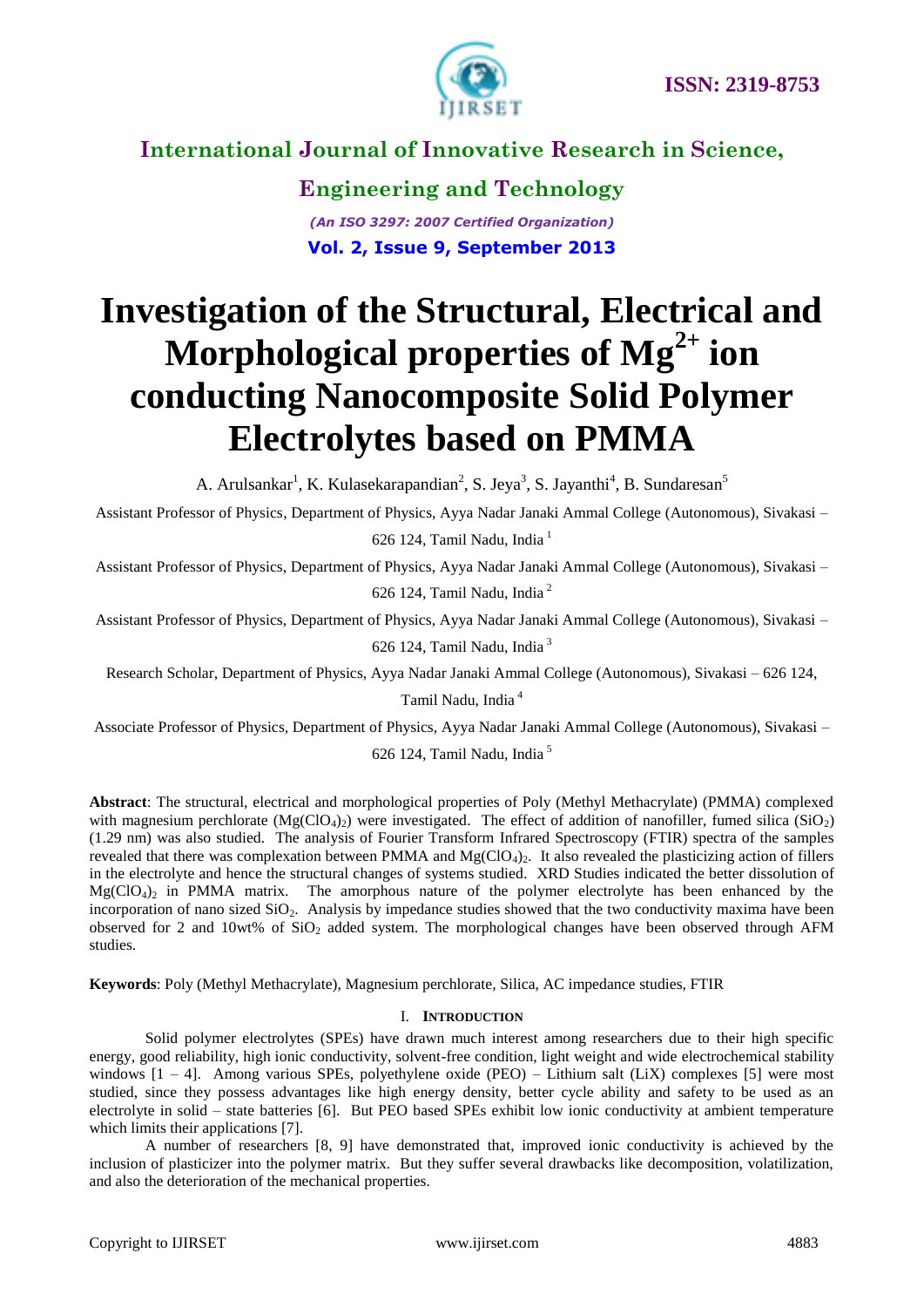

### **Engineering and Technology**

*(An ISO 3297: 2007 Certified Organization)* **Vol. 2, Issue 9, September 2013**

Another way to increase the ionic conductivity is done by the inclusion of nano fillers like  $SiO_2$ ,  $Al_2O_3$ ,  $TiO_2$ , MgO, SnO<sub>2</sub>, ZnO, CuO, CdO and ZrO<sub>2</sub> [10]. In addition, the Lewis acid – base interactions between the polar surface groups of the nano fillers and the electrolyte ionic species yield a greater degree of salt dissociation through the formation of ionic – filler complex.

Poly (methyl methacrylate) (PMMA), has been chosen as a host polymer for the present study, due to its outstanding chemico-physical properties which represent a particularly suitable polymer component for the embedding of both microscopic and nanoscopic functional inorganic fillers. The wide use of such a matrix has to be traced back to the favourable combination of chemical and physical properties and easy processing. It has been well established that PMMA acts as a good host material for dielectric materials. PMMA-Ceramic composites exhibit remarkably low dielectric loss at high frequency, which makes them potential material for the capacitors in high frequency application. It is an amorphous polymer and it is a colorless, transparent, plastic with an excellent life period and good mechanical properties.

Fumed silica as a filler is of special interest because of its branched primary structure and the ability to tailor the surface functionalities. Composite Polymer Electrolytes based on fumed silica were shown to be highly transparent in the visible region and to have a wide electrochemically stable potential window [11].

Appetecchi *et al. ,* studied the kinetics and stability of the lithium electrode in PMMA-based gel electrolytes [12]. Sekhon *et al.,* reported the transport properties of lithium electrolytes gelled with PMMA. [13]. When PMMA is combined with inorganic materials such as Silica (SiO<sub>2</sub>), Titania (TiO<sub>2</sub>) or zirconia (ZrO<sub>2</sub>) at the nanometer level, the resulting hybrid materials have high strength and thermal stability [14]. Addition of filler grains also gives rise to the inhibition of polymer recrystallization and decreases the glass transition temperature (Tg) of the solid polymer electrolytes [15].

It has been reported that, gel polymer electrolyte, PMMA–Na(ClO<sub>4</sub>)–4wt% SiO<sub>2</sub>, showed a maximum conductivity of  $3.4 \times 10^{-3}$  S cm<sup>-1</sup> [16].

Nevertheless, lithium-ion batteries are relatively expensive and suffer from some safety limitations. Magnesium-based rechargeable battery system has attracted attention due to its performance capabilities that are close to those of lithium-based alternatives [17–19]. Magnesium is an attractive anode material for batteries of high specific energy because it has a low electrochemical equivalence (12.15 g equiv.<sup>-1</sup>) and a considerably negative electrode potential (−2.3V versus SHE). In addition, it is cost effective due to natural abundance and safer than lithium. The use of magnesium as a negative electrode in aqueous primary and rechargeable batteries has been reported [20] and hence  $Mg(CIO<sub>4</sub>)<sub>2</sub>$  is chosen as the electrolyte for the present study.

Though lot of lithium salts have been studied to enhance the conductivity of PMMA based solid polymer electrolytes, here it is attempted to study the conductivity of the non lithium salt  $Mg(CIO_4)$ , and the effect of addition of 1.29 nanometre sized silica  $(SiO<sub>2</sub>)$  particles.

#### II. **EXPERIMENTAL**

#### *Materials and Methods*

The polymer electrolyte complexes PMMA-Mg(ClO<sub>4</sub>)<sub>2</sub> and PMMA- Mg(ClO<sub>4</sub>)<sub>2</sub>-SiO<sub>2</sub> are prepared by solvent casting technique using tetrahydrofuran as solvent. The prepared samples are analyzed to understand the effect of addition of  $SiO_2$ , to PMMA-Mg(ClO<sub>4</sub>)<sub>2</sub> complexes, on the structural and electrical properties of the complexes. The samples are characterized using FTIR, XRD, AC impedance and AFM techniques.

The FTIR spectra are recorded by a SHIMADZU-8400S, FTIR Spectrometer, in the region of 400 – 4000 cm<sup>-1</sup>, with a signal average of 20 scans at a resolution of 4 cm<sup>-1</sup>. X-ray diffraction (XRD) measurements are carried out with XPERT-PRO System. Conductivity studies were carried out by AC Impedance Analyzer Model PSM 1735 (10µHz-35MHz) supplied by Newtons 4<sup>th</sup> Ltd., UK. 3D AFM images were taken to show the morphological changes occurred at the surface of the samples at microscopic level.

#### III. **RESULTS AND DISCUSSION**

#### *A. FTIR*

Infrared spectroscopy is a powerful tool for characterizing the organic-inorganic composite materials. Figure 1 shows the infrared spectra of PMMA -  $Mg(CIO_4)$  - SiO<sub>2</sub> system. The peak assignments of these spectra are given.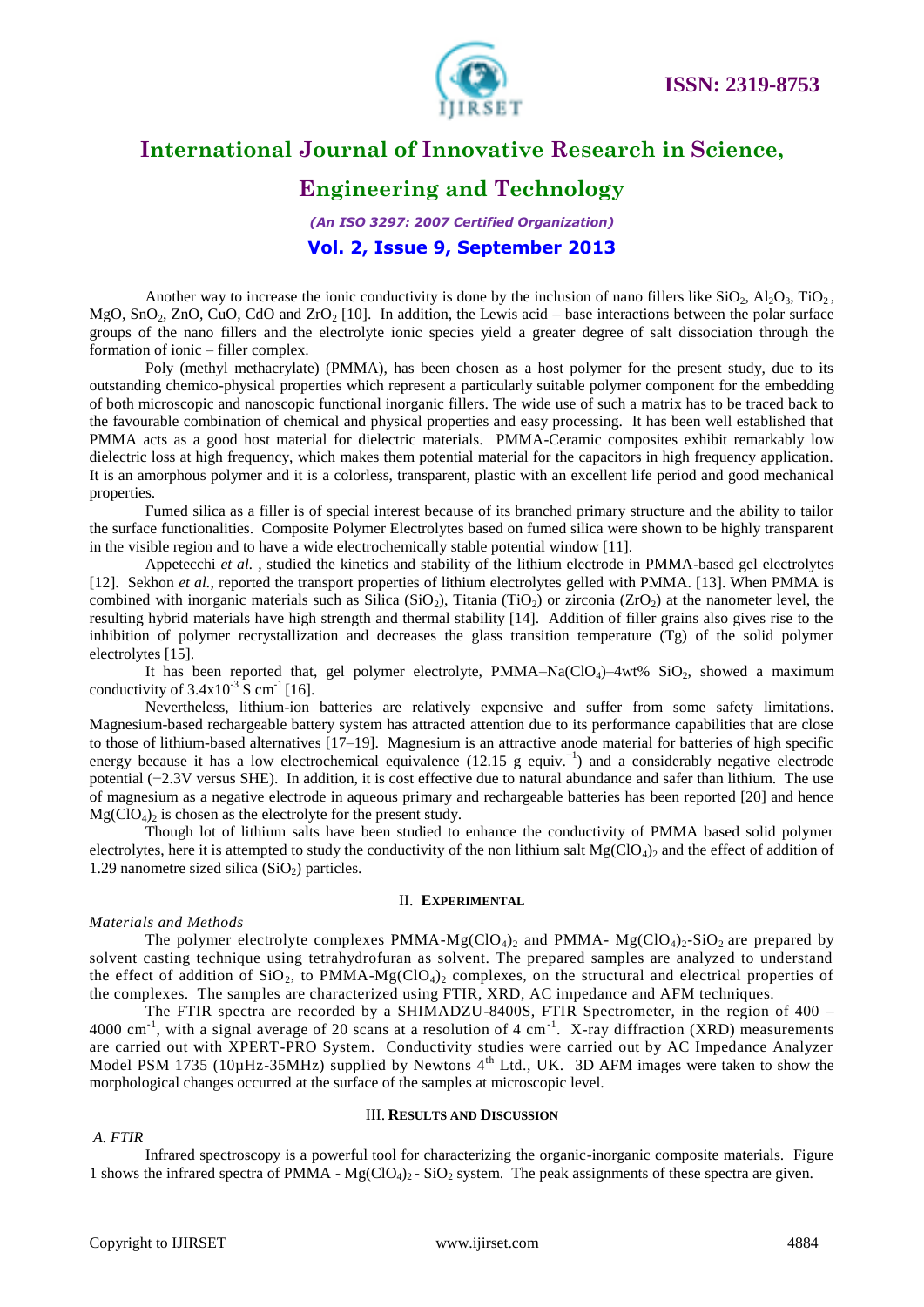

#### **Engineering and Technology**

*(An ISO 3297: 2007 Certified Organization)* **Vol. 2, Issue 9, September 2013**

The FTIR spectrum of PMMA is shown in figure 1a. The peaks at 2966, 1726, 1456, 1122 and 1192 cm<sup>-1</sup> are assigned to CH<sub>3</sub> asymmetric stretching, C=O symmetric stretching, CH<sub>3</sub> asymmetric deformation, C-O-C single bond symmetric stretching and O-CH<sub>3</sub> symmetric stretching modes respectively.

Figure 1b shows the FTIR spectrum of  $Mg(CIO_4)_2$ . It has a contact ion pair vibration at 627 cm<sup>-1</sup>. The peaks at 1100 and 1632 cm<sup>-1</sup> are assigned to ClO<sub>4</sub> asymmetric stretching and internal vibrational mode. Mg<sup>2+</sup> ... O solvent coordinated vibration appeared at 941 cm<sup>-1</sup>[21].

From the FTIR spectrum of PMMA-Mg(ClO<sub>4</sub>)<sub>2</sub>, as given in figure 1c, the addition of Mg(ClO<sub>4</sub>)<sub>2</sub> to PMMA downshifts the C=O peak from 1672 to 1650 cm<sup>-1</sup>. The downshift of this peak is due to the weak electrostatic attraction between the cation and the carbonyl group, which is the highly reactive group of PMMA [22].

The peak due to CH<sub>3</sub> asymmetric deformation at  $1456 \text{cm}^{-1}$  downshifts to  $1439 \text{cm}^{-1}$  for the polymer electrolyte system. The peak at 1192cm<sup>-1</sup> due to O-CH<sub>3</sub> symmetric stretching of PMMA is upshifted to 1200 cm<sup>-1</sup> after the addition of  $Mg(C|O_4)$ <sub>2</sub> to PMMA which confirms the complex formation between PMMA and  $Mg(C|O_4)$ <sub>2</sub>. The peak due to free ClO<sub>4</sub> ion is shifted from 627 cm<sup>-1</sup> to 626 cm<sup>-1</sup> for the electrolyte added system. Further new peaks appearing at  $2387, 2291, 2048$  and  $987 \text{ cm}^{-1}$  confirm the complex formation.

From the FTIR spectrum of pure Nanosized  $SiO_2$ , as given in figure 1d, the peak at 1122 cm<sup>-1</sup> is assigned to Si-O-Si asymmetric stretching. The peaks at 808 cm<sup>-1</sup> and 465 cm<sup>-1</sup> are attributed to Si-O<sub>4</sub> tetrahedron ring stretching and O-Si-O deformation of  $SiO<sub>2</sub>$  respectively [23].

Figure 1e, shows the FTIR spectrum of 10 wt%  $SiO<sub>2</sub>$  added PMMA-Mg(ClO<sub>4</sub>)<sub>2</sub> system. The peak assignments for 10wt% of nano-silica is discussed in detail, because, it achieves the maximum ionic conductivity compared to other wt% of nano-silica added systems.

The peak at 1717 cm<sup>-1</sup> for the Mg(ClO<sub>4</sub>)<sub>2</sub> added PMMA, due to the C=O symmetric stretching upshifts to 1726 cm<sup>-1</sup>. This demonstrates that the polymer carbonyl (>C=O) groups are involved in the direct interaction with the nanosilica filler, which has also been observed for the polymer electrolyte samples by the earlier investigations [23]. The peak at 1439 cm<sup>-1</sup> assigned to CH<sub>3</sub> asymmetric deformation is positively shifted to 1442 cm<sup>-1</sup> for SiO<sub>2</sub> added system.



Fig. 1 FTIR spectra of (a) pure PMMA (b) pure  $Mg(CIO_4)_2$  (c) PMMA -  $Mg(CIO_4)_2$  complex (d) pure  $SiO_2$  (e) PMMA -  $Mg(CIO_4)_2$  - 10 wt%  $SiO_2$ 

The peak due to ClO<sub>4</sub> ion at 626 cm<sup>-1</sup> gets shifted to 622cm<sup>-1</sup>. The peak due to O-CH<sub>3</sub> symmetric stretching at 1200 cm<sup>-1</sup> is shifted to 1150 cm<sup>-1</sup> for 10 wt% filler added system. Further the peak due to Si-O-Si asymmetric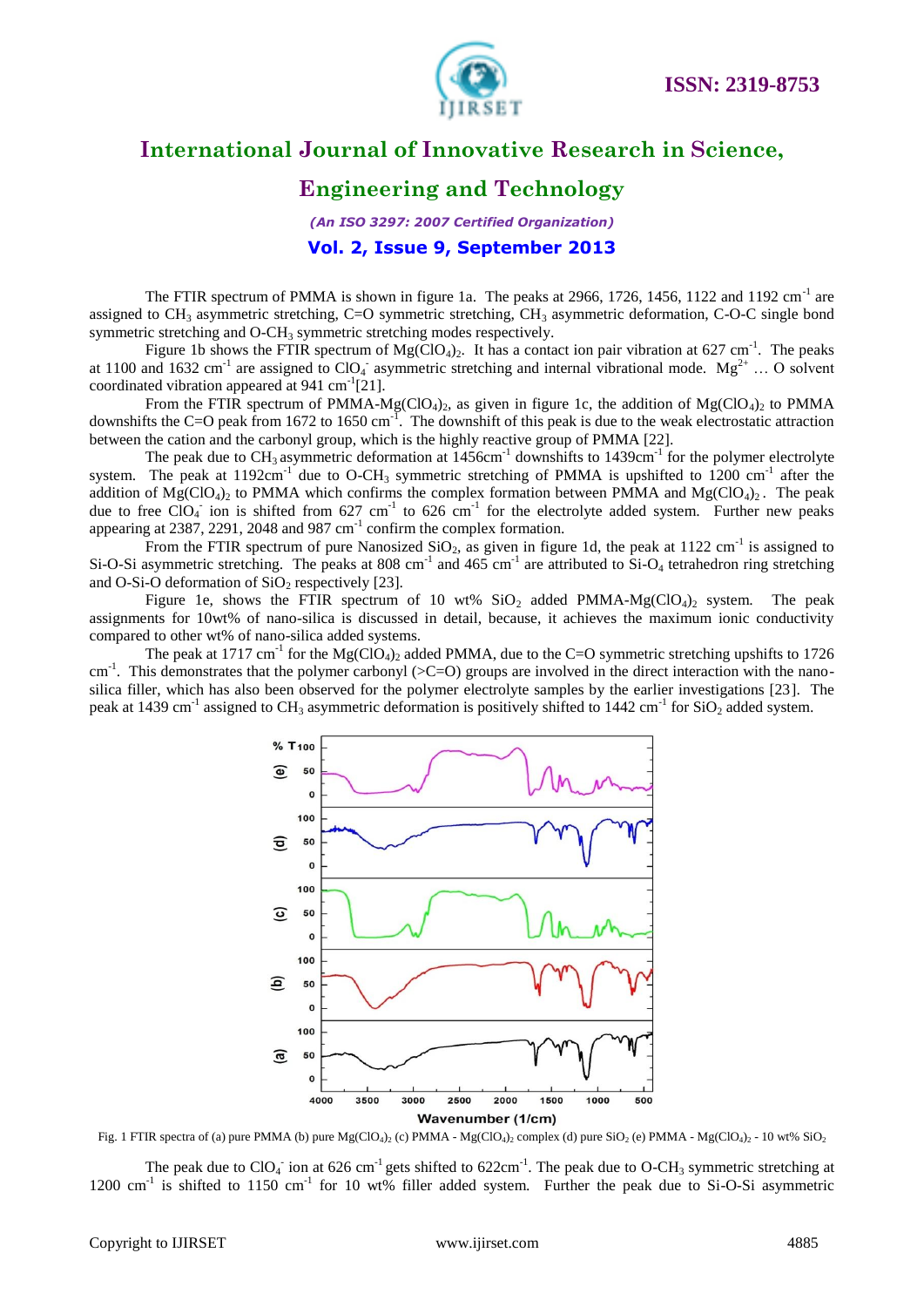

### **Engineering and Technology**

*(An ISO 3297: 2007 Certified Organization)* **Vol. 2, Issue 9, September 2013**

stretching at 1122 cm<sup>-1</sup> is shifted to 1150 cm<sup>-1</sup> for 10 wt%  $SiO_2$  added system. Hence the changes in the FTIR result provide convincing evidence for polymer-filler interaction [24].

#### *B. XRD*

Figure 2 shows the XRD patterns of the nanocomposite polymer electrolytes. The XRD pattern of pure PMMA in figure 2a shows a broad peak at  $2\theta = 14^0$  and at  $2\theta = 27^0$ , which indicates the amorphous nature of PMMA. The peak at  $14^{\circ}$  was broad and intense whereas the other one was broad, but with lesser relative intensity.

The XRD pattern of  $Mg(CIO_4)_2$  in figure 2b shows sharp peaks at  $22^0$ ,  $23^0$ ,  $32^0$  and  $47^0$  along with many small Bragg's peaks. The peaks at 22<sup>0</sup>, 23<sup>0</sup> and 32<sup>0</sup> are shifted to 24<sup>0</sup>, 28<sup>0</sup> and 34<sup>0</sup> in PMMA - Mg(ClO<sub>4</sub>)<sub>2</sub> complex as shown in figure 2c. The addition of  $Mg(CIO<sub>4</sub>)<sub>2</sub>$  to PMMA has led to the disappearance of the peak at  $14^{\circ}$  corresponding to PMMA. Further, some of the Bragg's peaks due to  $Mg(CIO<sub>4</sub>)<sub>2</sub>$  disappeared in the electrolyte added system. This indicated the better dissolution of  $Mg(C|O_4)_2$  in PMMA and hence the complex formation between PMMA and  $Mg(CIO<sub>4</sub>)<sub>2</sub>$ .

Figure 2d shows the XRD pattern of  $SiO_2$  which shows a single peak at  $22^0$ . The XRD pattern of 10 wt%  $SiO_2$ added system is shown in figure 2e. When 10wt% of nano-sized  $SiO_2$  was added to PMMA-Mg(ClO<sub>4</sub>)<sub>2</sub>, the Bragg's peak observed for PMMA at 27<sup>0</sup> was further broadened which indicates the increase in degree of amorphicity of  $PMMA - Mg(CIO<sub>4</sub>)<sub>2</sub> - SiO<sub>2</sub> system [25].$ 

The increased amorphous nature of the nano-composite polymer electrolyte has led to the enhancement of ionic conductivity. It can also be pointed out through XRD studies that the added  $SiO<sub>2</sub>$  has acted as "solid plasticizer" to PMMA-Mg(ClO<sub>4</sub>)<sub>2</sub> polymer electrolyte system.



Fig. 2 XRD pattern of (a) pure PMMA (b) pure  $Mg(ClO<sub>4</sub>)<sub>2</sub>$  (c) PMMA -  $Mg(ClO<sub>4</sub>)<sub>2</sub>$  complex (d) pure SiO<sub>2</sub> (e) PMMA -  $Mg(ClO<sub>4</sub>)<sub>2</sub>$  - 10 wt% SiO<sub>2</sub>

*C. Ionic Conductivity*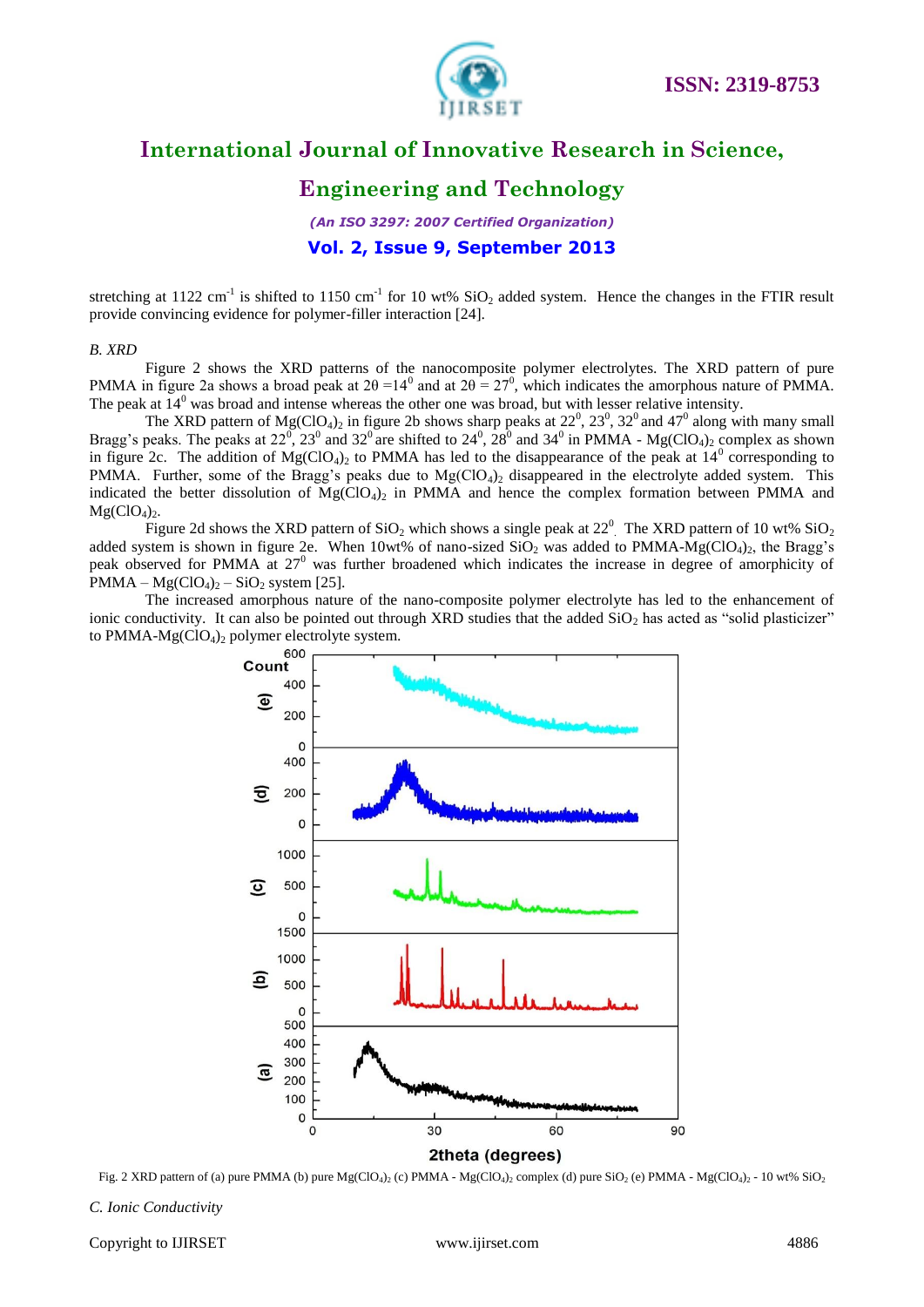

### **Engineering and Technology**

*(An ISO 3297: 2007 Certified Organization)* **Vol. 2, Issue 9, September 2013**

Figure 3 shows the complex impedance plot for PMMA-Mg(ClO<sub>4</sub>)<sub>2</sub> and PMMA-Mg(ClO<sub>4</sub>)<sub>2</sub> with different compositions of SiO<sub>2</sub> (2wt% - 10wt%) at room temperature (302 K). Depressed semicircle, as given in figure 3, at high frequency side, and an inclined spike at lower frequency side, together are characteristic behaviour of ionically conducting polymer electrolyte with blocking electrodes [26].

The semicircle is due to the parallel combination of bulk resistance (due to the migration of ions) and bulk capacitance (due to the immobile polymer chains). The presence of the depressed semicircle reveals the non-Debye nature of the sample [6] due to the potential well for each site, through which the ion transport take place, not being equal. The inclined spike represents the formation of double layer capacitance at the electrode-electrolyte interface due to the migration of ions at low frequency  $[27]$ . Furthermore, the inclination of the spike at an angle less than  $90^\circ$  to the real axis is due to the roughness of the electrode-electrolyte interface [28].

The ionic conductivity of the NCSPEs has been calculated by the following relation,

$$
\sigma = \frac{L}{R_b A} \qquad \qquad \dots (1)
$$

where L = Thickness of the sample, A=Area of the electrode,  $R_b$ =Bulk resistance.<br>160000



The bulk resistance  $(R_b)$  was calculated from the intercept of the spike at the low frequency side of the plot, with the real axis. The ionic conductivity values for PMMA-Mg( $ClO<sub>4</sub>$ ) $\sim$ SiO $\sim$ NCSPEs are given in Table I. From the Table I, it is observed that the ionic conductivity for PMMA- $Mg(CIO_4)$  without filler is  $4.303x10^{-10}$  Scm<sup>-1</sup>. An increase of ionic conductivity is observed for 2wt% of SiO<sub>2</sub> as  $2.34x10^{-8}$  Scm<sup>-1</sup> at room temperature.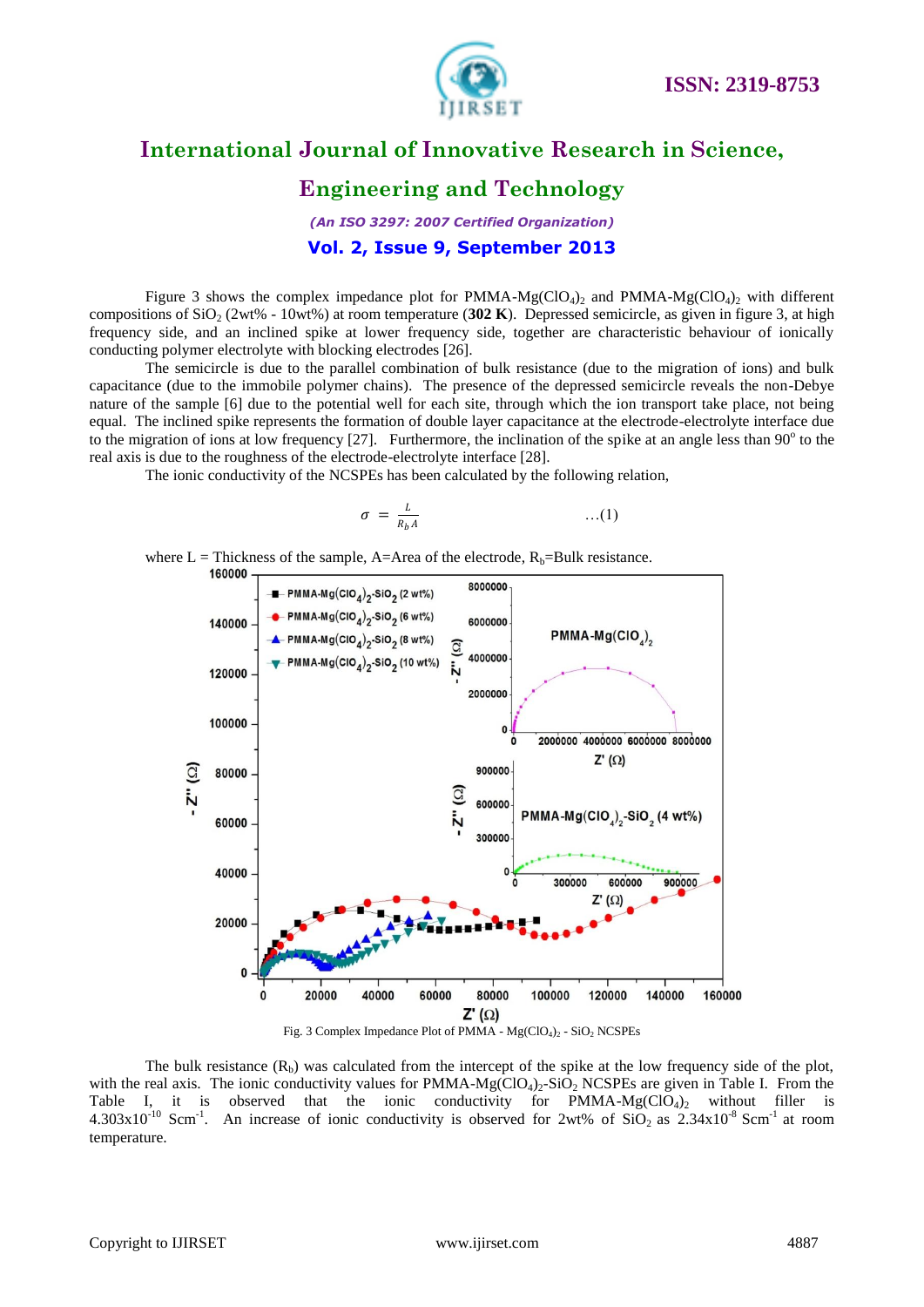

### **Engineering and Technology**

*(An ISO 3297: 2007 Certified Organization)* **Vol. 2, Issue 9, September 2013**

TABLE I IONIC CONDUCTIVITY OF PMMA- $Mg(CIO<sub>4</sub>)<sub>2</sub>$ -xSiO<sub>2</sub>

| Conc. of         | σ                          |
|------------------|----------------------------|
| $SiO2(x)$ in wt% | $Scm^{-1}$                 |
|                  | $4.303x10^{-10}$           |
|                  | $2.34x\overline{10^{-8}}$  |
|                  | $1.82x\overline{10^{-9}}$  |
|                  | $3.26x10^{-9}$             |
|                  | $3.72 \overline{x10^{-8}}$ |
| 10               | $6.59x10^{-8}$             |

There is an initial sudden increase of ionic conductivity by almost two orders of magnitude when 2 wt% of  $SiO<sub>2</sub>$  is dispersed in the polymer electrolyte system, followed by another maxima at 10 wt% of  $SiO<sub>2</sub>$ . The conductivity decreases on further addition of silica nanoparticles. Two such maxima feature in the conductivity variation with respect to filler content for solid polymer electrolytes have been reported. A maximum conductivity of  $2.34 \times 10^{-8}$  Scm<sup>-1</sup> is observed for the nanocomposite solid polymer electrolyte dispersed with  $2 \text{ wt\% SiO}_2$  nano filler. Such higher values of conductivity are attributed to the higher amorphicity of the materials and space charge defects generated around  $SiO<sub>2</sub>$ nanoparticles in the polymer matrix. The first conductivity maximum, which is observed at a lower content (2 wt%) of  $SiO<sub>2</sub>$  nanoparticles, is associated with the generation of free ions followed by their pairing/re-association. The second conductivity maximum is related to the composite effect and is explained on the basis of the formation of a high conducting interfacial layer between the  $SiO<sub>2</sub>$  nanoparticles and polymer electrolyte due to the instantaneous presence of  $SiO_2:ClO_4^-$  species [29–32]. As discussed above, such charged layers (which induce a local electric field) are responsible for the generation of free ions for conduction and their mobility, and hence enhance the overall electrical conductivity.

#### *D. AFM*

The surface morphology of PMMA, PMMA-Mg(ClO<sub>4</sub>)<sub>2</sub> and nanofiller SiO<sub>2</sub> dispersed PMMA-Mg(ClO<sub>4</sub>)<sub>2</sub> materials are examined by Atomic Force Microscope and are given in figure 4.



Comparing figure 4a and figure 4b, a definite morphological change has been observed after the introduction of Mg(ClO<sub>4</sub>)<sub>2</sub> salt to PMMA, which confirms the complex formation between polymer and salt as observed through FTIR studies. The height histogram of surface morphology of PMMA has a distorted Gaussian like distribution reflecting the important roughness information of the surface feature. The surface roughness of PMMA was 22.5 nm. After the introduction of  $Mg(CIO<sub>4</sub>)<sub>2</sub>$  into the PMMA matrix, the complex has the surface roughness of 6.386 nm. This confirms the morphological change in the complex. The side view of the AFM of nano sized  $SiO<sub>2</sub>$  added PMMA - $Mg(CIO<sub>4</sub>)<sub>2</sub>$  system (Figure 4c) exhibited a mountain valley pattern with wider distribution observed from the height histogram, when compared with that of filler free system (Figure 4b). For this system, the height histogram of surface morphology showed a distorted Gaussian distribution and the roughness is found to have increased to 7.816 nm. This reveals that the amorphicity of  $SiO<sub>2</sub>$  added system has increased over  $SiO<sub>2</sub>$  free system which would support the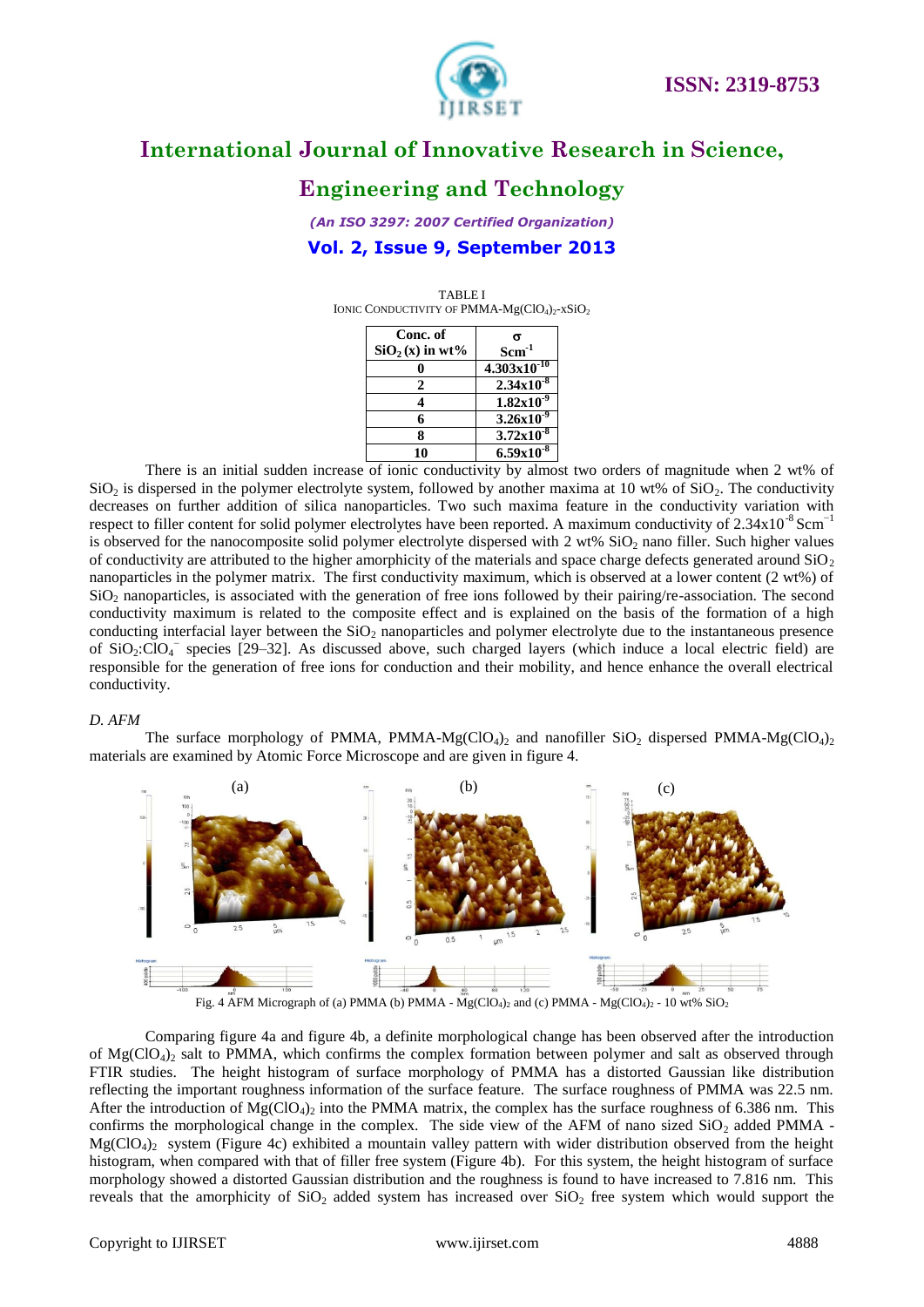

### **Engineering and Technology**

#### *(An ISO 3297: 2007 Certified Organization)* **Vol. 2, Issue 9, September 2013**

transport of  $Mg^{2+}$  ions through the PMMA matrix. This substantiates the observed maximum ionic conductivity of the  $SiO<sub>2</sub>$  added system [33]. This assures the occurrence of intermolecular interaction among the species involved and hence the structural modification which facilitates the fast  $Mg^{2+}$  ion transport as mentioned in the ionic conductivity studies. The presence of small voids in the micrographs of filler added system is attributed to the rapid solvent evaporation from the cast film during the sample preparation [34].

#### IV.**CONCLUSION**

The analysis of FTIR spectra of the samples revealed that there was complexation between PMMA and  $Mg(CIO<sub>4</sub>)$ . It also revealed the plasticizing action of nanofiller, fumed silica, in the electrolytes and hence accounted for the structural changes in the systems studied. XRD patterns of the samples complemented the results obtained by FTIR analysis.

AC impedance spectroscopic studies threw light on the ionic conductivity of the samples studied. The DC ionic conductivity was determined from complex impedance plot. Two ionic conductivity maximum were obtained. The first conductivity maximum is associated with the generation of free ions followed by their pairing/re-association. The second conductivity maximum is related to the formation of a high conducting interfacial layer between the  $SiO<sub>2</sub>$ nanoparticles and polymer electrolyte due to the instantaneous presence of  $SiO_2$ : $ClO<sub>4</sub>^-$  species. The increase in ionic conductivity with the addition of filler was attributed to the enhancement of amorphicity in polymer electrolyte matrix, thereby resulting in the promotion of more channels for  $Mg^{2+}$  ion transport. AFM pictures assured the occurrence of intermolecular interaction involved and hence resulting in the structural modification so as to facilitate the fast  $Mg^{2+}$ ion transport. The height histogram of surface morphology and roughness values of AFM micrographs confirmed the conclusions drawn through FTIR, XRD and AC impedance studies.

#### **ACKNOWLEDGMENT**

The author wishes to thank Mr. K. Kulasekarapandian, Mrs. S. Jeya and Ms. S. Jayanthi for their moral support and immense help in analysing the results. The author wishes to thank the Management, Ayya Nadar Janaki Ammal College for providing necessary infrastructure, instrumental and computational facilities to carry out this work.

#### **REFERENCES**

- [1] D. Teeters, G.N. Robert, D.T. Brain, *Solid State Ionics*, Vol.85, pp.239, 1996.
- [2] A.M. Sukeshini, A.R. Kulkarni, A. Sharma, *Solid State Ionics*, Vol.179, pp.113, 1998.
- [3] H.M.J.C. Pitawala, M.A.K.L. Dissanayake, V.A. Seneviratne, *Solid State Ionics*, Vol.178, pp.885, 2007.
- [4] J.Y. Kim, S.H. Kim, *Solid State Ionics*, Vol.124, pp.913, 1999.
- [5] Z. Stoeva, I. Martin-Litas, E. Staunton, Y.G. Andreev, P.G. Bruce, *J. Am. Chem. Soc.*, Vol.125, pp.4619, 2003.
- [6] J.M. Tarascon, M. Armand, *Nature*, Vol.414, pp.359, 2001.
- [7] G. MacGlashan, Y.G. Andreev, P.G. Bruce, *Nature*, Vol.398, pp.792, 1999.
- [8] R. Frech, S. Chintapalli, *Solid State Ionics*, Vol.85, pp.61, 1996.
- [9] Y.T. Kim, E.S. Smotkin, *Solid State Ionics*, Vol.149, pp.29, 2002.
- [10] S.L. Agrawal, M. Singh, M. Tripathi, M.M. Dwivedi, K. Pandey, *J. Mater. Sci.*, Vol.44, pp.6060, 2009.
- [11] S.A.Agnihotry, S. Ahmad, D. Gupta, S. Ahmad, *Electrochim. Acta*, Vol.49, pp.2343–2349, 2004.
- [12] Appetecchi G B, Croce F and Scrosati B, *Electrochim. Acta*, Vol.40, pp.991, 1995.
- [13] Sekhon S S, Pradeep and Agnihotry S A, *Solid State Ionics Science and Technology* (eds) B V R Chowdari *et al* (Singapore: World Scientific), pp.217, 1998.
- [14] Takeshi Otsuka and Yoshiki Chujo, *Polymer Journal*, Vol.42, pp.58-65, 2010.
- [15] C. G. Tan, W. O. Siew, W. L. Pang, Z. Osman, K. W. Chew, *Ionics*, Vol.13, pp.361-364, 2007.
- [16] Deepak Kumar, S.A. Hashmi, *Journal of Power Sources*, Vol.195, pp.5101-5108, 2010.
- [17] J.-M. Tarascon, M. Armand, *Nature*, Vol.414, pp.359–367, 2001.
- [18] P. Novak,W. Scheifele, O. Hass, *J. Power Sources*, Vol.54, pp.479–482, 1995.
- [19] D. Aurbach, Y. Gofer, Z. Lu, A. Schechter, O. Chusid, H. Gizbar, Y. Cohen, V.Ashkenazi, M.Moshkovich, R. Turgeman, E. Levi, *J. Power Sources*, Vol.97–98, pp.28-32, 2001.
- [20] J.L. Robinson, in: N.C. Cohoon, G.W. Heise (Eds.), *The Primary Battery, vol. II*, Wiley, New York, p.149, 1976.
- [21] R.Nimma Elizabeth, S. Kalyana sundram, Yuria satrio and A.Manuel Stephan, *Polimeros :Cienciae Tecnologia.,* Vol.15, pp.46, 2005.
- [22] Kamira Aouachria , Naima Belhaneche Bensera, *Polym .Test.,*Vol.25, pp.1101, 2006.
- [23] Lucas P. Johnson and JanisG. Matisons, *J.Mater.Sci.,*Vol.44, pp.2805, 2009.
- [24] N. Belhaneche- Bensemra and A.Bedda, *Macromol. Symp.,* Vol.151, pp.202, 2003.
- [25] A.Ahamd, M.Y.A. Rahman and M.S.Su'ait, *Physica B*, Vol.403, pp.4128, 2008.
- [26] I.Nicoteria, I.Coppola, C.Oliviero and G.A Ranieri, *Solid State Ionics*, Vol.11, pp.1101, 2005.